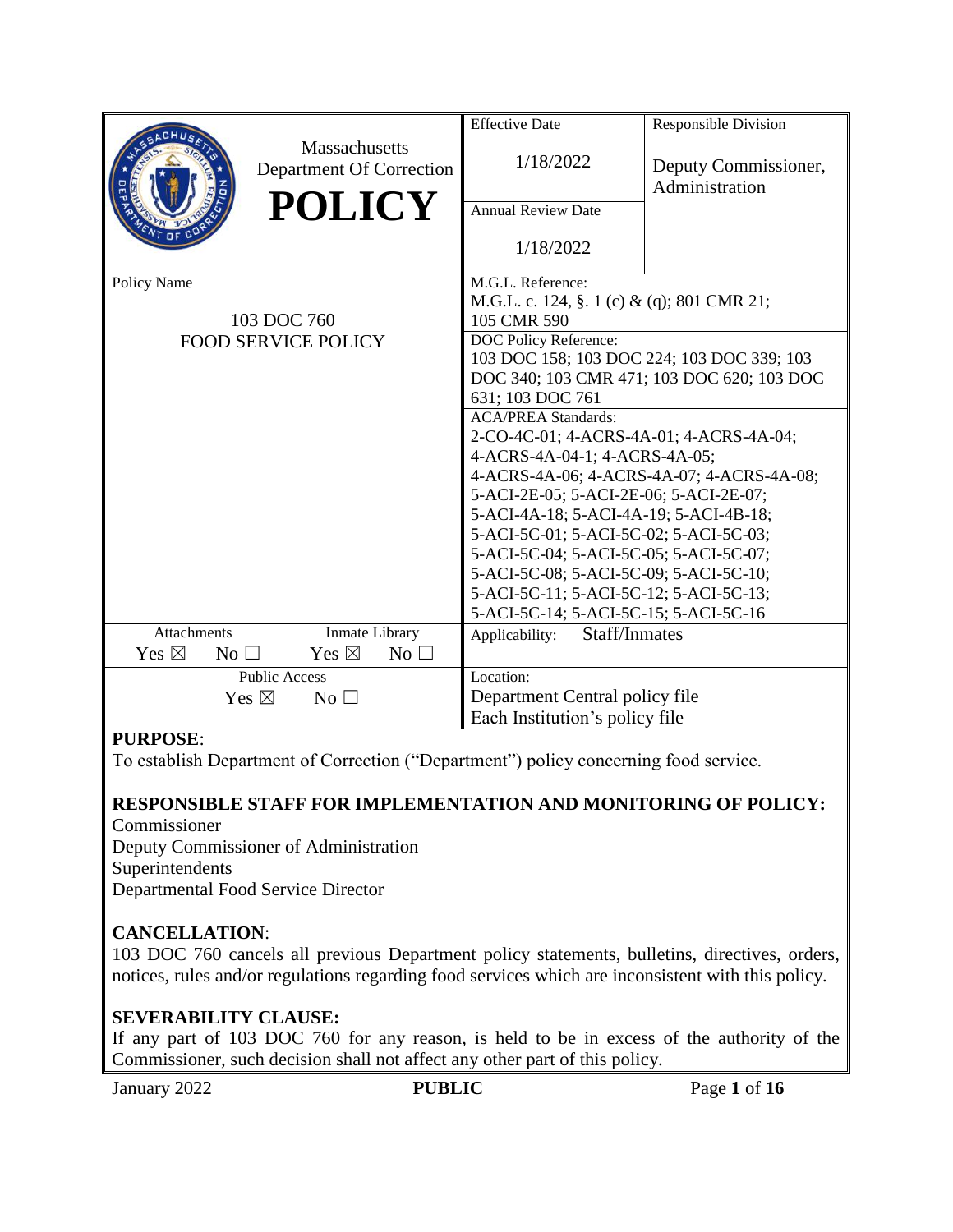# **TABLE OF CONTENTS**

| 760.01 | <b>Department Policy</b>                                     | 3              |
|--------|--------------------------------------------------------------|----------------|
| 760.02 | Responsibilities                                             | 3              |
| 760.03 | Food Service Supervision                                     | $\overline{4}$ |
| 760.04 | <b>Institutional Food Service Directors Duties</b>           | $\overline{4}$ |
| 760.05 | Menu Requirements                                            | 5              |
| 760.06 | <b>Advanced Menu Planning and Preparation</b>                | 5              |
| 760.07 | Food Inspection                                              | 6              |
| 760.08 | <b>Therapeutic Diets</b>                                     | 6              |
| 760.09 | <b>Religious Diets</b>                                       | 6              |
| 760.10 | Health & Hygiene Protection                                  | 6              |
| 760.11 | <b>Wash Facilities</b>                                       | 7              |
| 760.12 | Health & Safety Inspections                                  | 7              |
| 760.13 | Weekly Inspections in Food Service Areas                     | 7              |
| 760.14 | Serving & Scheduling Meals                                   | 7              |
| 760.15 | Use of Food as Disciplinary Measure                          | 8              |
| 760.16 | <b>Alternate Feeding</b>                                     | 8              |
| 760.17 | <b>Satellite Feeding</b>                                     | 10             |
| 760.18 | Food Service Budgeting, Purchasing, and Accounting Practices | 10             |
| 760.19 | Meal Counts & Records                                        | 11             |
| 760.20 | <b>Food Service Uniforms</b>                                 | 11             |
| 760.21 | <b>Responsible Staff</b>                                     | 11             |

# **ATTACHMENTS**

| Attachment #1 | <b>Alternate Feeding Request</b>              |  |
|---------------|-----------------------------------------------|--|
| Attachment #2 | Culinary Arts Programs – Milford Headquarters |  |

January 2022 **PUBLIC** Page 2 of 16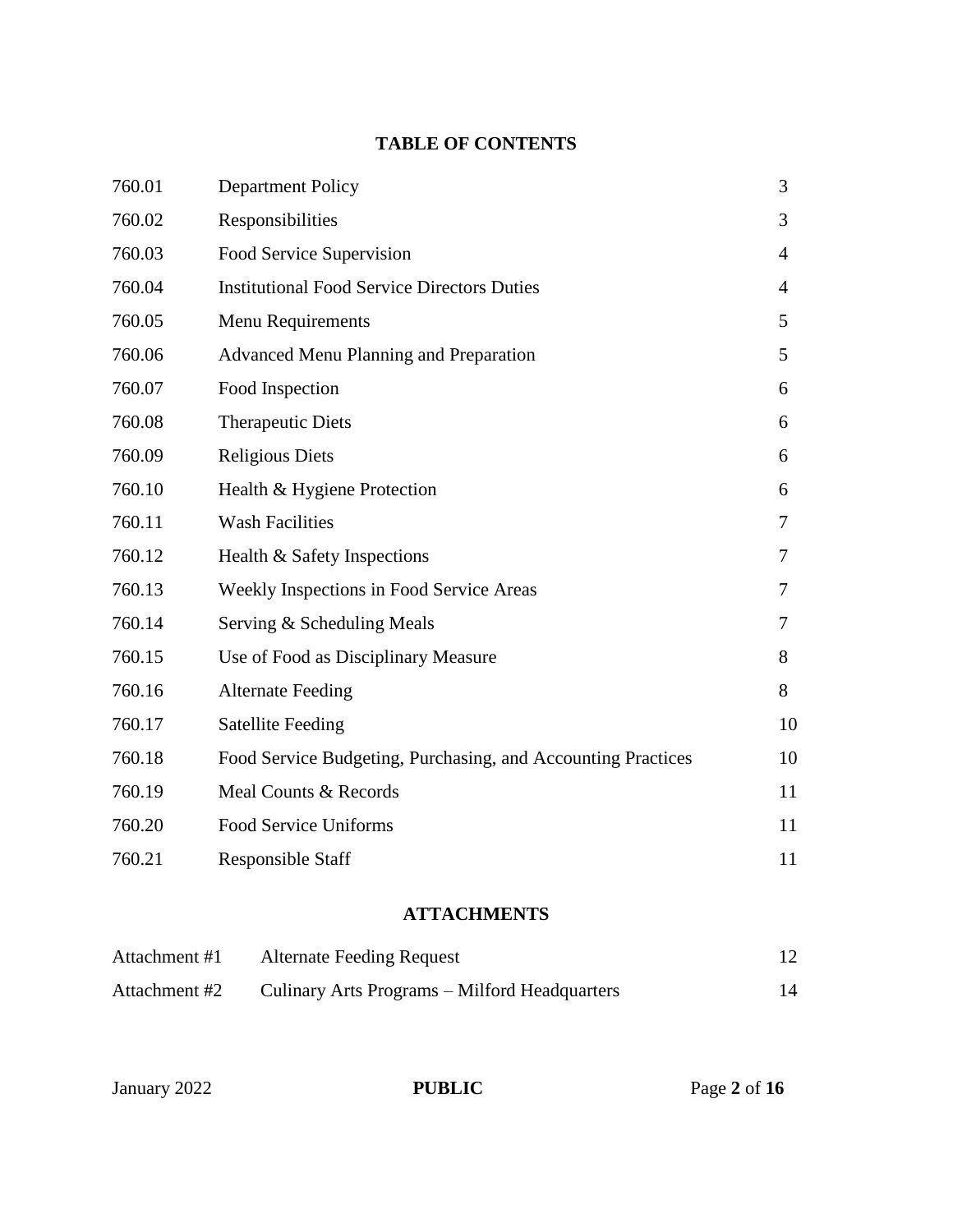# **760.01 DEPARTMENT POLICY**

The Department is committed to the following food services objectives:

- 1. To provide all inmates with nutritionally adequate meals that are of appropriate quantity and quality through the use of a seasonally adjusted cyclical menu;
- 2. To provide all inmates assigned to food service with the opportunity through training and education to acquire skills and abilities that may assist in obtaining gainful employment after release;
- 3. To assure that food service operations are conducted in conformity with established security, safety and sanitation regulations;
- 4. To manage food service operations as efficiently and effectively as possible;
- 5. To assure all staff, contractors, and inmate workers who work in the food service department are trained in the use of food service equipment and in safety procedures to be followed in the food service department.

## **760.02 RESPONSIBILITIES**

#### Central Office of the Department of Correction

The Commissioner, through the Deputy Commissioner of Administration and the Departmental Director of Food Services, is responsible for the promulgation of procedures for the delivery of food services as specified in this policy.

The Departmental Director of Food Services shall monitor the food service administration at the Departmental and institutional levels. His/Her/Their duties shall include but not be limited to:

- 1. Monitoring institutional food service policies and procedures for compliance with 103 DOC 760, *Food Service* including periodic on site reviews of all Department institutions;
- 2. Conducting periodic compliance review of contracted food services at each institution;
- 3. Coordinating and implementing the cycle menu accounting for therapeutic and religious diet menus;

January 2022 **PUBLIC** Page 3 of 16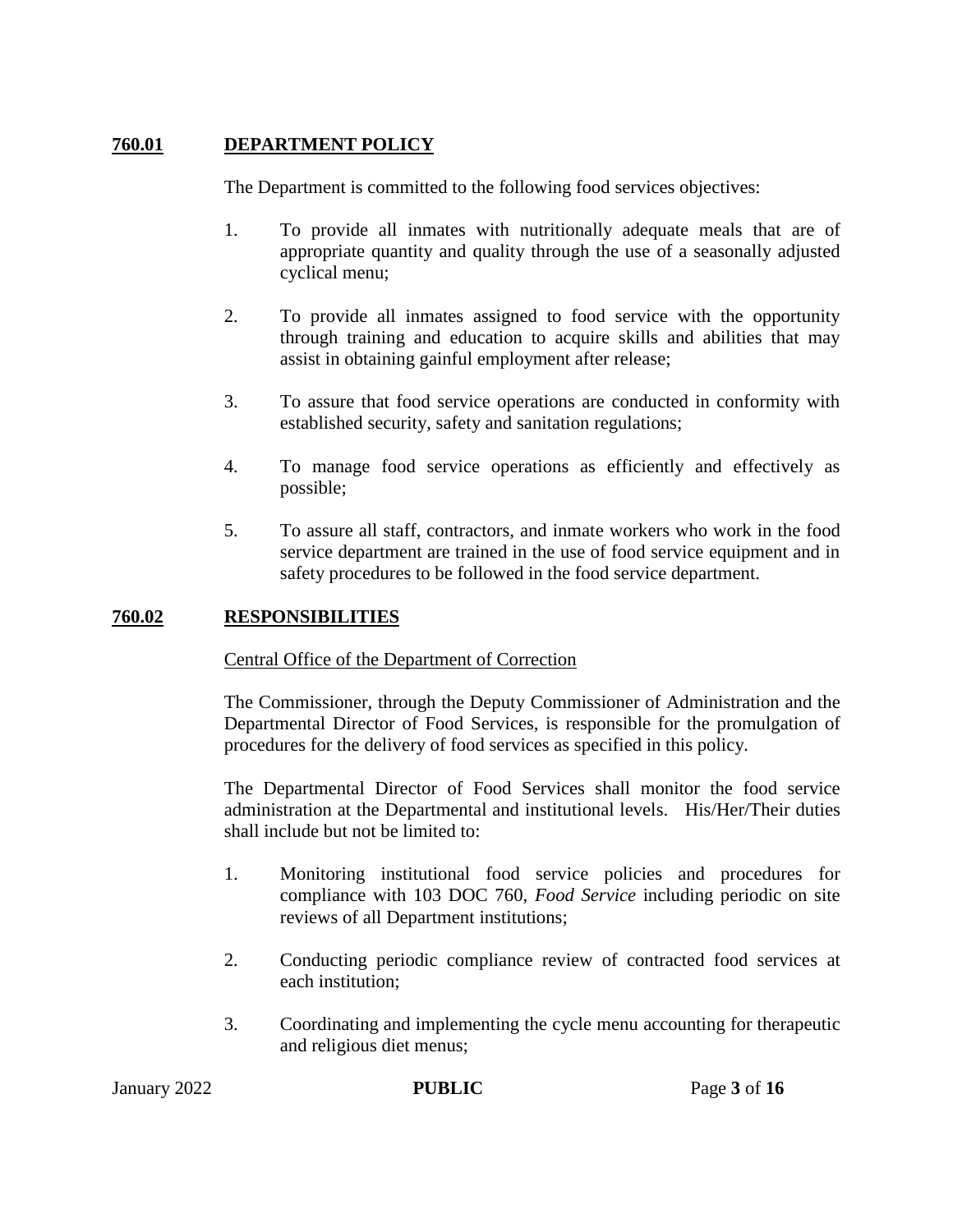- 4. Departmental liaison with the Operational Services Division as head of the food procurement team;
- 5. Monitoring food cost throughout the Department;
- 6. Providing technical assistance in all aspects of food service to departmental sites and regulatory agencies as required;
- 7. Coordinating Serve Safe and Therapeutic Diet training for the Food Service Department;
- 8. Assisting in the monitoring of outside consultants and vendor contracts in the area of food services.

#### Institutions

Each Superintendent is responsible for assuring that the food service policy is implemented at his/her/their respective institution in accordance with appropriate rules and regulations in effect in the Commonwealth of Massachusetts Policies 103 DOC 760, *Food Service,* 103 CMR 761, *Access to Therapeutic Diets and Medical Care* and 105 CMR 590, *State Sanitary Code Chapter X, Minimum Sanitation Standards for Food Establishments*. Each Superintendent may delegate the operational responsibility for the daily administration of the food service policy to an institutional food service director.

#### **760.03 FOOD SERVICE SUPERVISION**

Each institution shall employ a full-time qualified staff member who is responsible to provide for the institution's complete food service.

### **760.04 INSTITUTIONAL FOOD SERVICE DIRECTORS DUTIES & RESPONSIBILITIES**

Each institutional Food Service Director shall oversee the daily preparation and delivery of all meals. His/Her/Their duties shall include, but not limited to:

- 1. Assure compliance with departmental policies/procedures and all ACA standards regarding food service;
- 2. Providing nutritionally adequate meals, properly prepared and attractively served in accordance with the departmental cycle menus and corresponding recipes;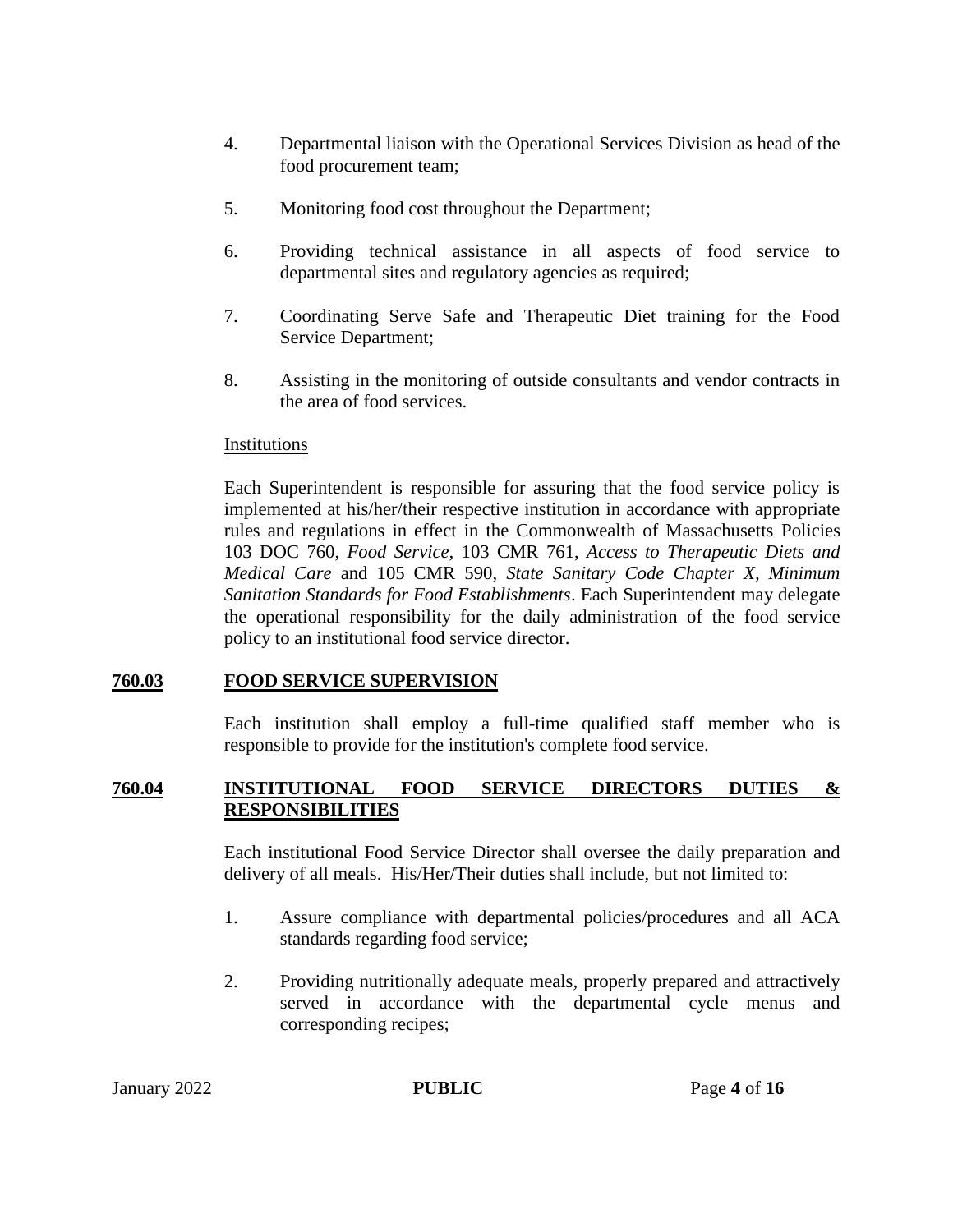- 3. Assuring compliance with 105 CMR 590.00, *State Sanitary Code Chapter X, Minimum Sanitation Standards for Food Establishments*;
- 4. Providing proper supervision and maintaining adequate scheduling of all food service staff.

## **760.05 MENU REQUIREMENTS**

Each institution shall ensure that inmates are provided nutritionally adequate meals by:

- 1. Having the planned cycle menu reviewed by a registered dietician on at least a bi-annual basis to ensure that food allowances required for basic nutrition are met, as defined by the nationally Recommended Dietary Allowance, the Food and Nutrition Board, the National Academy of Sciences, the National Research Council, and the American Correctional Association.
- 2. Recording any substitution(s) or addition(s) in food actually served, ensuring that the substitution is in accordance with the approved departmental substitution guidelines.
- 3. Ensuring that documentation of the menus actually served are maintained on a weekly basis by the food service supervisor. These documents are stored in accordance with 103 DOC 158, *Disposal of Outdated Documents*.
- 4. Evaluating menus at least quarterly to verify adherence to the established basic daily servings.

## **760.06 ADVANCED MENU PLANNING AND PREPARATION**

Each institution shall follow a departmental seasonally adjusted cyclical menu which meets inmates' nutritional needs. These menus shall be followed in accordance with the following schedule:

Fall/Winter Cycle Menu:

Shall commence on the first Sunday immediately following the last Saturday in October and shall end on the last Saturday in April.

Spring/Summer Cycle Menu: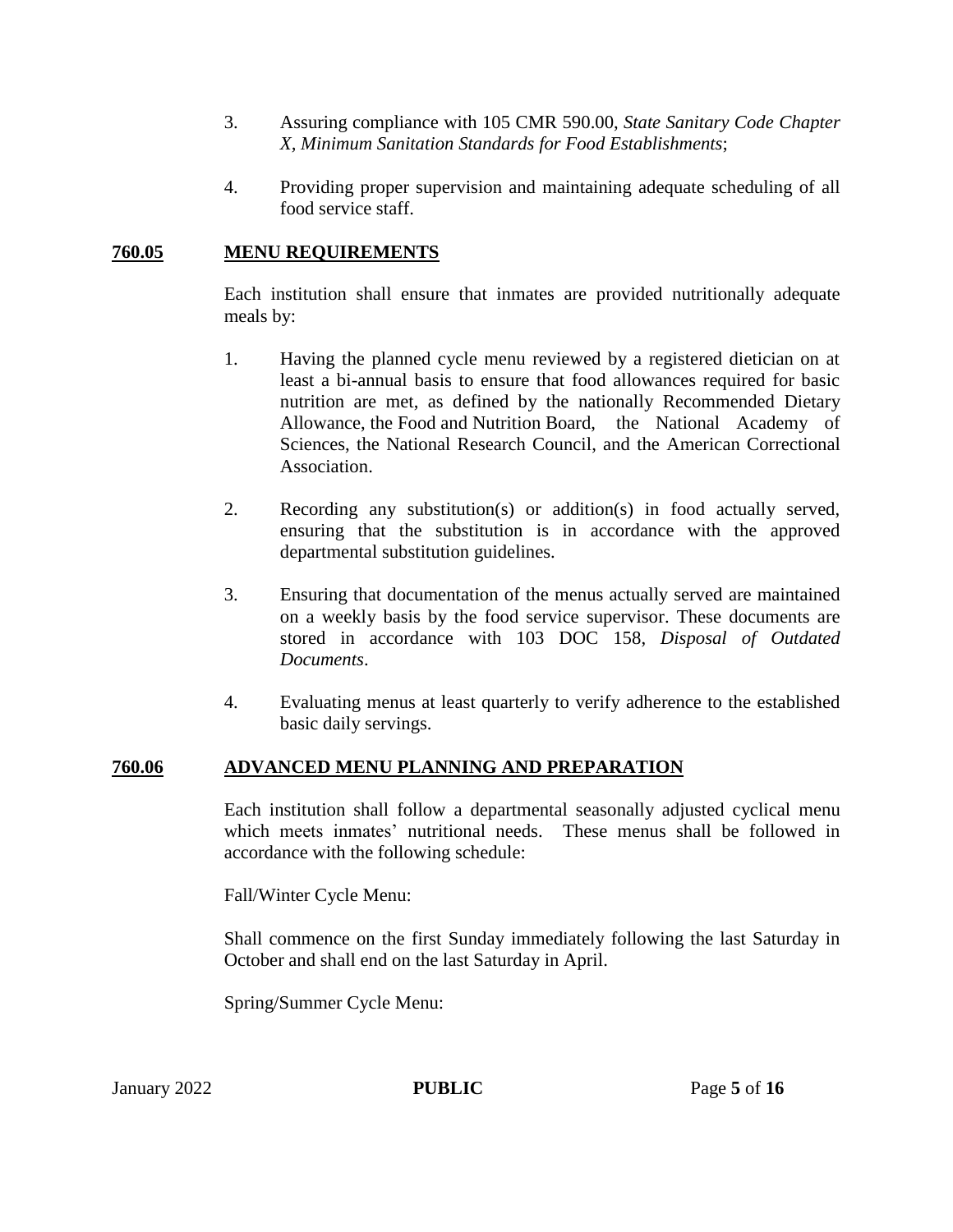Shall commence on the first Sunday immediately following the last Saturday in April and shall end on the last Saturday in October.

Food preparation shall be planned by the institutional Food Service Director at least one (1) week in advance using the food production form and formulated using approved yield-adjusted recipes, good food handling and food service sanitation techniques.

## **760.07 FOOD INSPECTION**

Each institution shall maintain appropriate food storage facilities. All shelf goods are to be maintained at 41 to 80 degrees Fahrenheit. All refrigerated storage areas are to be maintained at 41 degrees Fahrenheit or below. All frozen storage areas are to be maintained at 0 degrees Fahrenheit or below.

## **760.08 THERAPEUTIC DIETS**

Each Superintendent shall develop written procedures regarding the preparation and provision of therapeutic diets which shall be consistent with 103 CMR 761.00, *Access to Therapeutic Diets and Medical Care*.

## **760.09 RELIGIOUS DIETS**

It is the policy of the Department of Correction to provide at each institution special diets accommodating inmates whose religion places restrictions on diets. Each Superintendent shall develop written procedures regarding the preparation and provision of religious diets which are consistent with 103 CMR 471, *Religious Programs and Services.*

## **760.10 HEALTH & HYGIENE PROTECTION**

Each institution shall maintain a written procedure to provide for adequate health protection for all inmates and staff in the institution, moreover, said procedures shall specifically address adequate health protection for inmates and staff working in food service. These procedures shall be written in accordance with 103 DOC 620, *Special Health Care Practices*, section .10 and 105 CMR 590*, State Sanitary Code Chapter X, Minimum Sanitation Standards for Food Establishments.*

\*For further information on health protection, see 103 DOC 631, *Communicable Diseases.*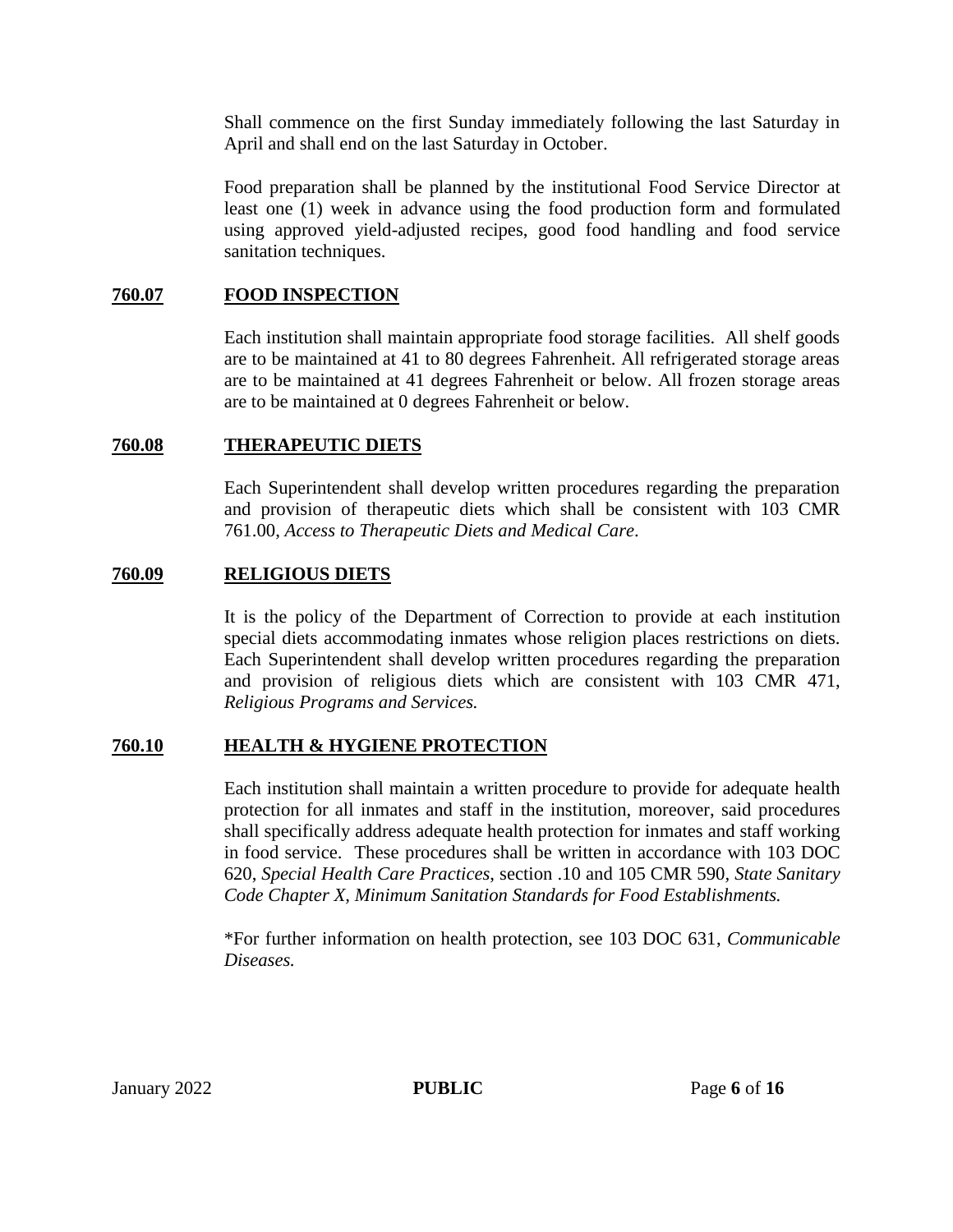### **760.11 WASH FACILITIES**

Institutions shall have toilet and washbasin facilities available to food service personnel and inmates in the vicinity of the food preparation area. These facilities shall be provided and maintained in accordance with 105 CMR 590.00, *State Sanitary Code Chapter X, Minimum Sanitation Standards for Food Establishments*.

### **760.12 HEALTH AND SAFETY INSPECTIONS**

There shall be documentation by the Department of Public Health and the Accreditation Standards Compliance Unit at least annually, that food service facilities and equipment meet established public health and safety codes, and that corrective action is taken on deficiencies, if any.

The Superintendent of each facility shall maintain documentation, provided by the Department of Public Health or the Department of Correction's Policy and Development Compliance Unit, updated annually, indicating that his/her/their facility and the food service equipment contained therein has met established public health and safety codes, and that corrective action was taken on any deficiencies that may have occurred.

#### **760.13 WEEKLY INSPECTIONS IN FOOD SERVICE AREAS**

Each institution shall have a written procedure which shall require weekly inspections of all food service areas including dining and food preparation areas and equipment. Refrigerator and water temperatures shall be checked and recorded on a daily basis by food service personnel.

#### **760.14 SERVING & SCHEDULING MEALS**

- 1. Each institution shall have a written procedure which insures that meals are served under conditions that minimize regimentation; however, there should be direct supervision by staff members. Space shall be provided for group dining except when security or safety considerations justify otherwise. Inmates shall be afforded the opportunity to have at least twenty (20) minutes of dining time for each meal.
- 2. Each institution shall have a written procedure which states that at least three (3) meals, two (2) of which are hot meals, are provided at regular meal times during each twenty-four (24) hour period, with no more than fourteen (14) hours between the evening meal and breakfast.Variations may be allowed based on weekend and holiday food service demands, provided basic nutritional goals are met.

January 2022 **PUBLIC** Page **7** of **16**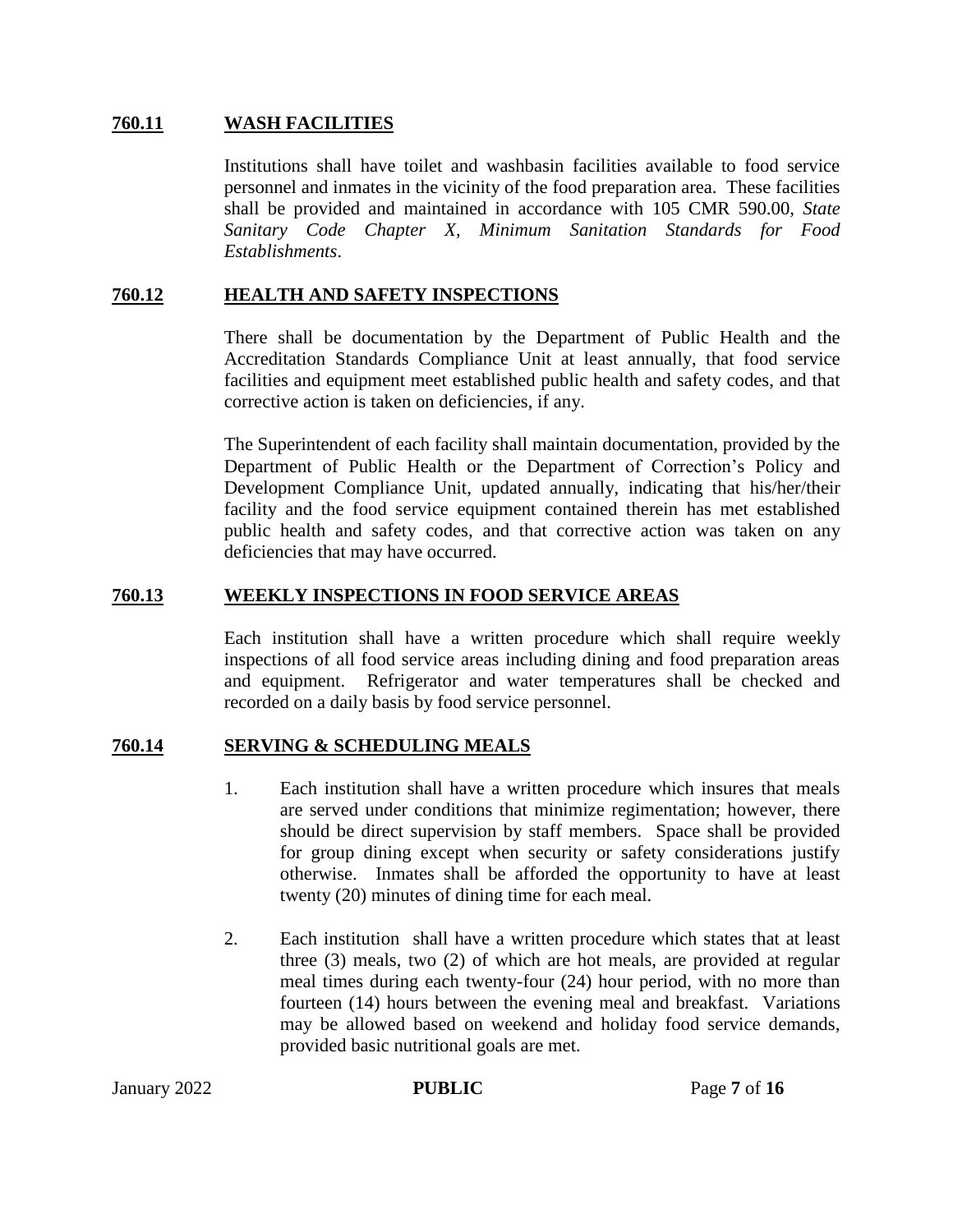# **760.15 USE OF FOOD AS DISCIPLINARY MEASURE**

Each institution shall have a written procedure which precludes the use of food as a disciplinary measure. All inmates, except those on special medical or religious diets, should eat the same foods.

# **760.16 ALTERNATE FEEDING**

Standard food services shall be made available to inmates in Restrictive Housing Units, provided their participation is consistent with the safety and security of the institution and its employees. Alternative meal service may be provided to an inmate in Restrictive Housing or any other unit who uses food or food service equipment in a manner that is hazardous or otherwise disruptive to self, staff, or other inmates.Alternative meal service is provided on an individual basis, based on health or safety considerations only, meets basic nutritional requirements, and occurs with the approval of the Superintendent, or designee and responsible health authority, or designee. Inmates on alternate feeding status shall receive the same meals as those given to the population. Alternate feeding is considered the method to deliver and retrieve the food from the inmate and not an adjustment to the meal itself. The alternative feeding status shall not exceed seven (7) days unless it is extended with the review of the authorizing administrator and the approval of the health care practitioner.

- 1. The Restrictive Housing Unit officer in charge or Shift Commander may place an inmate on alternate feeding pending the approval of the Superintendent and the Health Services Administrator or designee.
- 2. The Restrictive Housing Unit officer in charge or Shift Commander shall submit a copy of the disciplinary report with an alternate feeding request form (103 DOC 760, Attachment #1) to the Superintendent, stating the reasons why alternate feeding is requested.
- 3. The Superintendent shall return approved requests for alternate feeding to the Restrictive Housing Unit officer in charge (OIC).
- 4. The Restrictive Housing Unit OIC shall ensure the Alternate Feeding button is checked as yes on the SHU/RHU/DDU Inmate Information screen on IMS.

Once alternate feeding is implemented, the following feeding procedure shall be followed:

If the physical design of the cell door allows for the delivery of food without

January 2022 **PUBLIC** Page **8** of **16**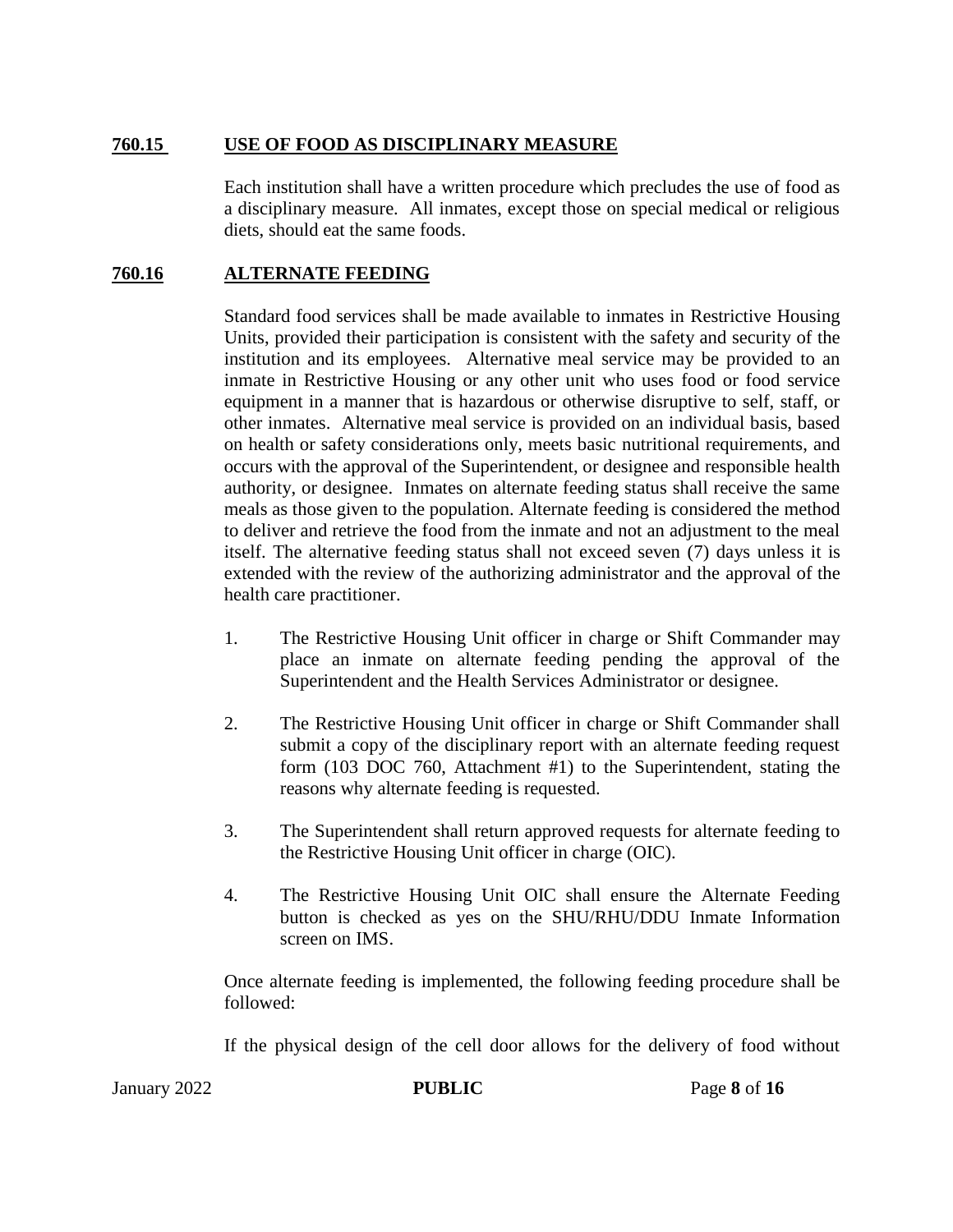inmate contact i.e., the delivery of the meal through the leg iron restraint slot without the need to breach the cell door, this shall be the preferred method of delivery. However, if the physical design of the door does not allow for the delivery of food in such a manner, the following procedure shall be adhered to:

- 1. Two (2) staff members shall be utilized and the cell light shall be turned on.
- 2. The inmate shall be asked to willingly comply with alternate feeding procedures.
- 3. If the inmate is willing to comply, the food slot shall then be opened, the inmate shall be ordered to turn around and back up to the door, be placed in hand cuffs and ordered to sit down on the bed. Once the inmate is sitting on the bed, the door to the cell shall be opened and the meal shall be placed in the cell. The door to the cell shall be re-secured and the inmate shall be ordered to turn around and back up to the door so the restraints can be removed. Once the meal is consumed the same process shall be utilized to retrieve all food and equipment. No food/utensils shall remain in the cell.
- 4. If the inmate refuses to comply with any of these feeding procedures, it shall constitute a refusal to accept the meal and an incident report shall be submitted. The refusal shall also be noted on the inmate's activity sheet/IMS RHU Daily Log screen and in the unit logbook/IMS Unit/Activity Log screen.
- 5. When removing the inmate from alternate feeding, the Restrictive Housing Unit OIC or Shift Commander shall submit a written request (103 DOC 760, Attachment #1) to the Superintendent or designee and the Health Services Administrator or designee prior to removing the inmate from alternate feeding.

All inmates placed on alternate feeding shall be asked to comply with institutional procedures after each meal. If the inmate does not comply, he/she/they shall be reviewed after five (5) days to determine further alternate feeding status. Any extension request for alternate feeding past seven (7) days shall be submitted in a written request (103 DOC 760, Attachment #1) to the authorizing administrator and health care practitioner.

The Superintendent, or designee and the Health Services Administrator, or designee, are the approving authority for removing an inmate from alternate feeding status. The authorizing administrator and health care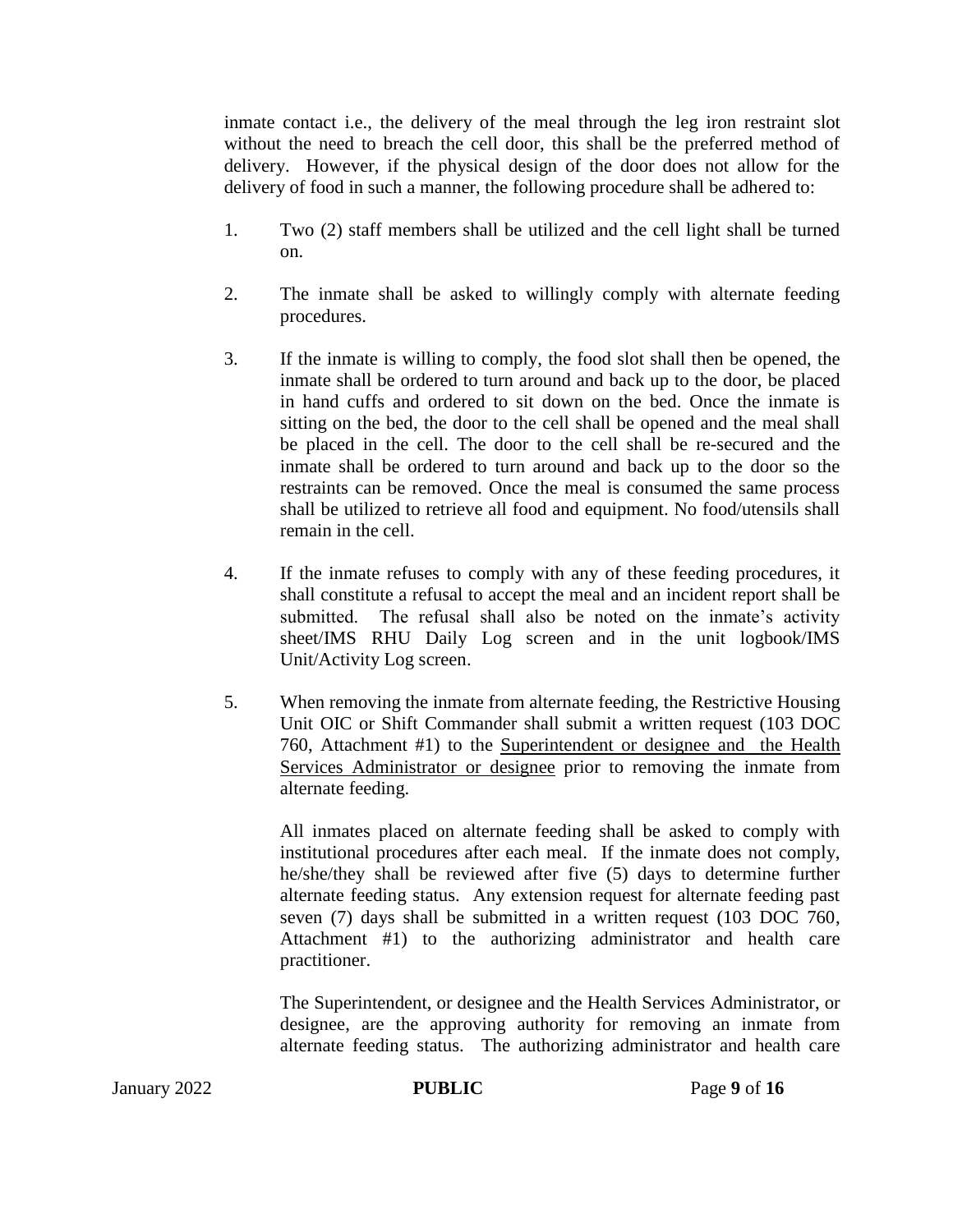practitioner are the approving authority for extending an inmate on alternative feeding status past seven (7) days.

**NOTE:** Inmates on therapeutic or religious diets shall be afforded the same food values in accordance with their therapeutic or religious diets while on alternate feeding status. In these instances, the institutional Food Service Director shall consult with the respective dietitian.

# **760.17 SATELLITE FEEDING**

Each institution shall have a written procedure that provides instructions for satellite feeding. These instructions shall include but are not limited to the following:

- 1. Visual inspection and recording of food quality, quantity, and accuracy of food(s) upon receipt;
- 2. Taking and recording of food temperatures upon receipt of said food items;
- 3. A comprehensive set of serving instructions, inclusive of required portion sizes;
- 4. Meal evaluation procedures to include acceptability, shortages, leftovers, etc.
- 5. Procedures for obtaining additional food as necessary;
- 6. Instructions on proper and safe food handling techniques.

### **760.18 FOOD SERVICE BUDGETING, PURCHASING, AND ACCOUNTING PRACTICES**

The institutional Food Service Director shall use budgeting, purchasing and accounting practices that include, but are not limited to the following:

1. A Food expenditure cost accounting system designed to determine cost per meal per inmate, such as; the Food Service Directors shall keep an accurate record of per inmate/per day feeder costs at the end of each month with the intention of remaining within their budgeted food account. Accurate monthly food inventories shall be compiled in accordance with departmental guidelines in 103 DOC 339, *Materials and Supplies*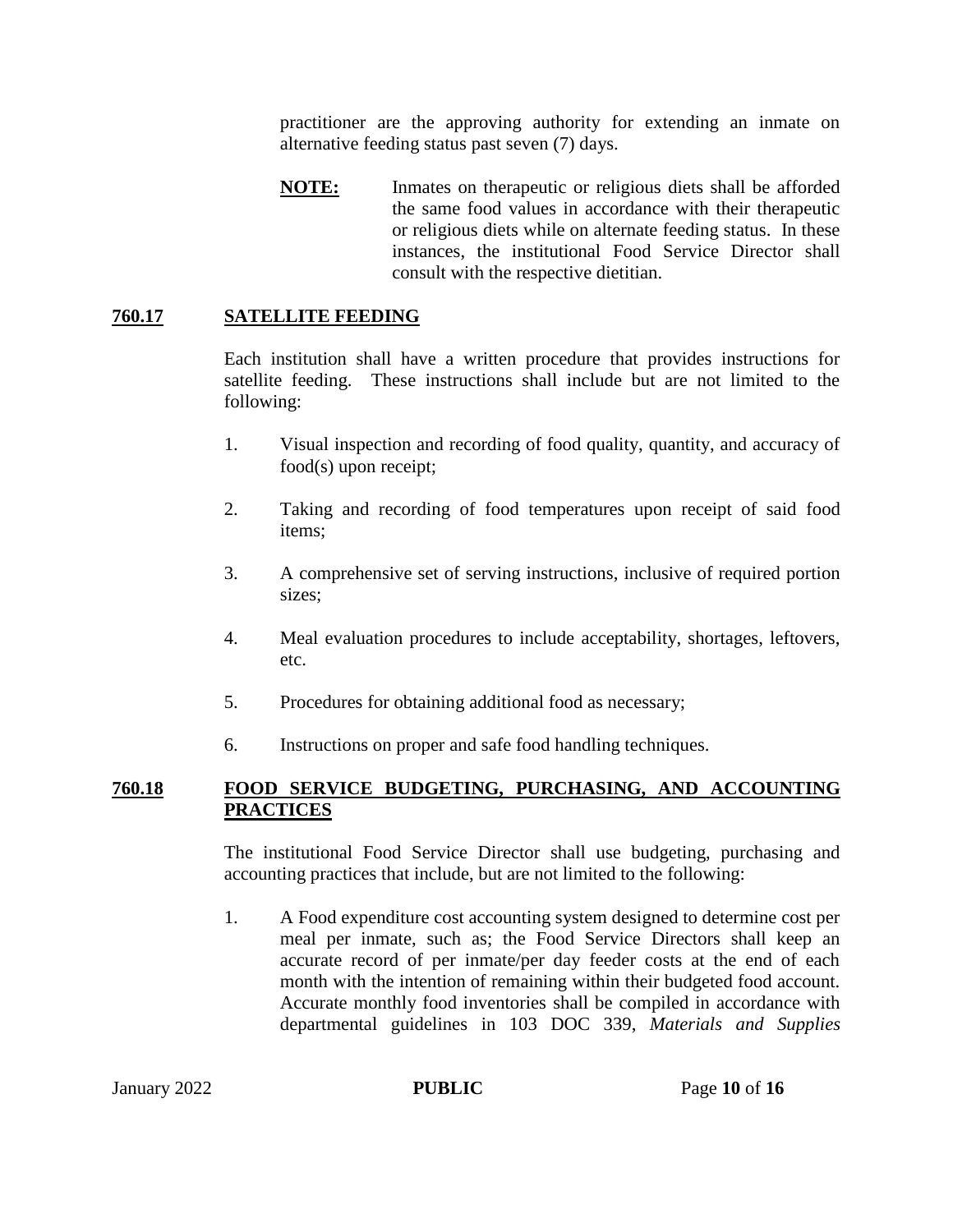*Inventory and Control*, Sections .09 .10 and .12 and forwarded in a timely manner to the fiscal unit;

- 2. Projection of food service funding requirements;
- 3. Purchase of supplies shall be made in accordance with departmental and state purchasing mandates in accordance with 103 DOC 340, *Departmental Purchasing Procedures*, sections .01 and .02 and 801 CMR 21.00.
- 4. Refrigeration and storage of food, with specific storage periods.

The food service operation shall follow written budgeting, purchasing, and accounting procedures to ensure nutritional and economical meals and minimum waste.

# **760.19 MEAL COUNTS AND RECORDS**

Each institution shall have a written procedure detailing how the number of actual meals served to inmates, employees, and guests is to be documented. In all cases, counts are to be only the number of complete meals actually served. This figure is in no way intended to include the number of meals prepared.

The above is required for fiscal accounting, food purchasing purposes and budget planning. Food service records shall include published menus, information on waste, food costs and nutritional accounting.

# **760.20 FOOD SERVICE UNIFORMS**

Regulation uniforms for all food service personnel shall conform to the provisions as set forth in departmental policy 103 DOC 224, *Uniforms.*

## **760.21 RESPONSIBLE STAFF**

The Deputy Commissioner of Administration shall be responsible for the implementation of 103 DOC 760 as it relates to food services.

Each Superintendent shall be responsible for the implementation of this policy and for the development of any and all necessary institutional procedures and policies.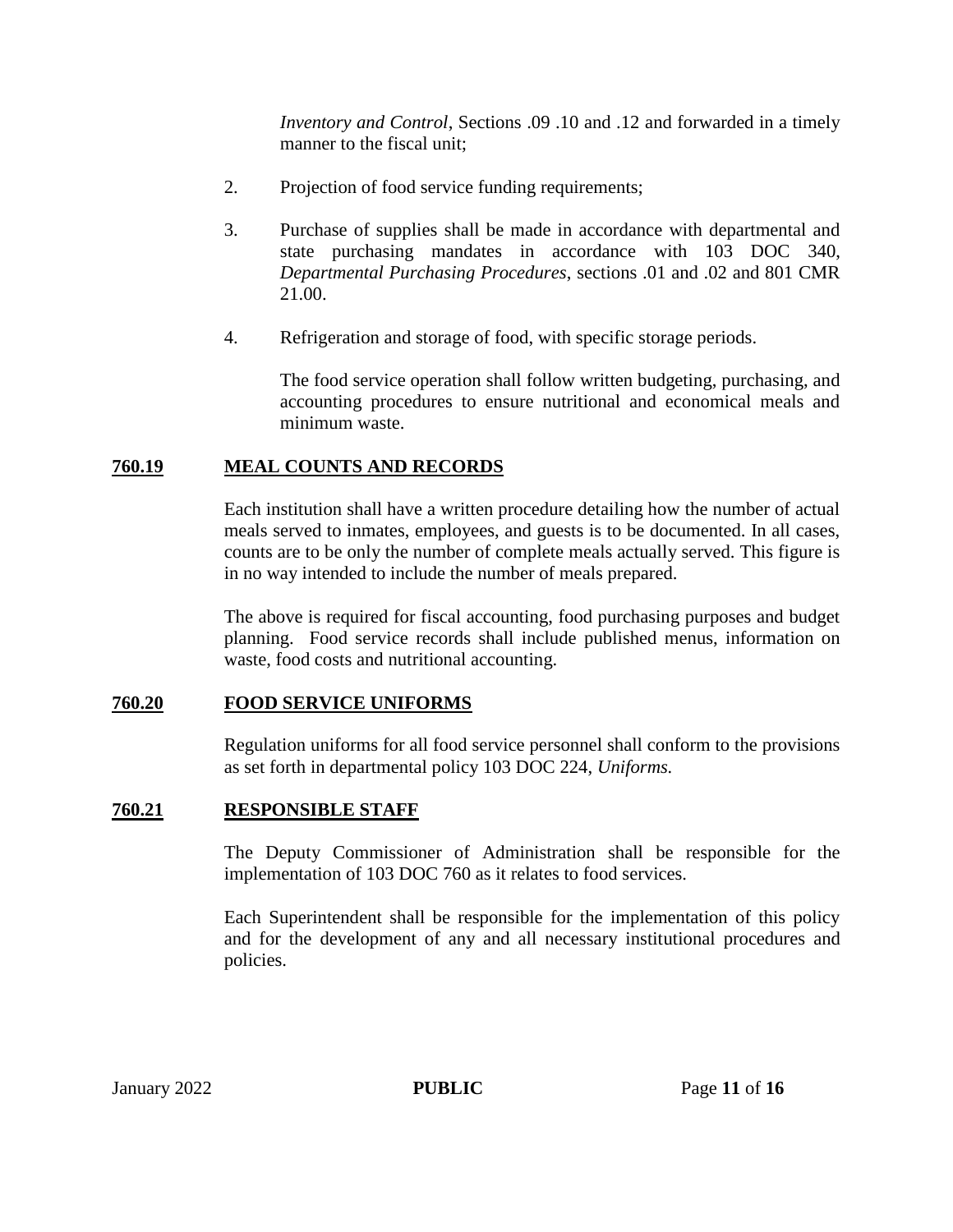#### **Commonwealth of Massachusetts Department of Correction Alternate Feeding Request**

|                                                    |                            |                                                                                       | <b>Facility</b> |               |                   |               |  |
|----------------------------------------------------|----------------------------|---------------------------------------------------------------------------------------|-----------------|---------------|-------------------|---------------|--|
| <b>Inmate Name</b>                                 |                            |                                                                                       | <b>Number</b>   |               | Date              | <b>Time</b>   |  |
|                                                    |                            |                                                                                       |                 |               |                   |               |  |
|                                                    |                            |                                                                                       |                 |               |                   |               |  |
|                                                    |                            |                                                                                       |                 |               |                   |               |  |
|                                                    |                            |                                                                                       |                 |               |                   |               |  |
|                                                    | <b>Reason For Request:</b> |                                                                                       |                 |               |                   |               |  |
|                                                    |                            |                                                                                       |                 |               |                   |               |  |
|                                                    |                            |                                                                                       |                 |               |                   |               |  |
|                                                    |                            |                                                                                       |                 |               |                   |               |  |
|                                                    | Approved:_________         | Superintendent                                                                        |                 | <b>Date</b>   |                   |               |  |
|                                                    |                            |                                                                                       |                 |               |                   |               |  |
|                                                    | Approved:_______           |                                                                                       |                 |               |                   |               |  |
|                                                    |                            | <b>Medical Authority</b>                                                              |                 | <b>Date</b>   |                   |               |  |
|                                                    |                            | Therapeutic/Religious Diet: Yes_______                                                |                 |               |                   |               |  |
|                                                    |                            |                                                                                       |                 |               |                   |               |  |
| Day                                                | Date                       | <b>Breakfast</b>                                                                      | Lunch           | <b>Dinner</b> | <b>OIC Review</b> |               |  |
| $\mathbf{1}$                                       |                            |                                                                                       |                 |               |                   |               |  |
| $\boldsymbol{2}$                                   |                            |                                                                                       |                 |               |                   |               |  |
| $\overline{\mathbf{3}}$<br>$\overline{\mathbf{4}}$ |                            |                                                                                       |                 |               |                   |               |  |
| $\overline{\mathbf{5}}$                            |                            |                                                                                       |                 |               |                   |               |  |
| 6                                                  |                            |                                                                                       |                 |               |                   |               |  |
| $\overline{7}$                                     |                            |                                                                                       |                 |               |                   |               |  |
|                                                    |                            | Indicate "C" for compliance with feeding and "R" for refusing to comply with feeding. |                 |               |                   |               |  |
|                                                    |                            | <b>Authorization for Extension (past 7 days)</b>                                      |                 |               |                   |               |  |
|                                                    |                            |                                                                                       |                 |               |                   |               |  |
|                                                    | <b>Reason For Request:</b> |                                                                                       |                 |               |                   |               |  |
|                                                    |                            |                                                                                       |                 |               |                   |               |  |
|                                                    |                            |                                                                                       |                 |               |                   |               |  |
|                                                    |                            |                                                                                       |                 |               |                   |               |  |
| Approved:                                          |                            |                                                                                       |                 |               |                   |               |  |
|                                                    |                            | <b>Authorizing Administrator</b>                                                      |                 | <b>Date</b>   |                   |               |  |
| Approved:                                          |                            |                                                                                       |                 |               |                   |               |  |
|                                                    |                            | <b>Medical Practitioner</b>                                                           |                 | <b>Date</b>   |                   |               |  |
| January 2022                                       |                            |                                                                                       | <b>PUBLIC</b>   |               |                   | Page 12 of 16 |  |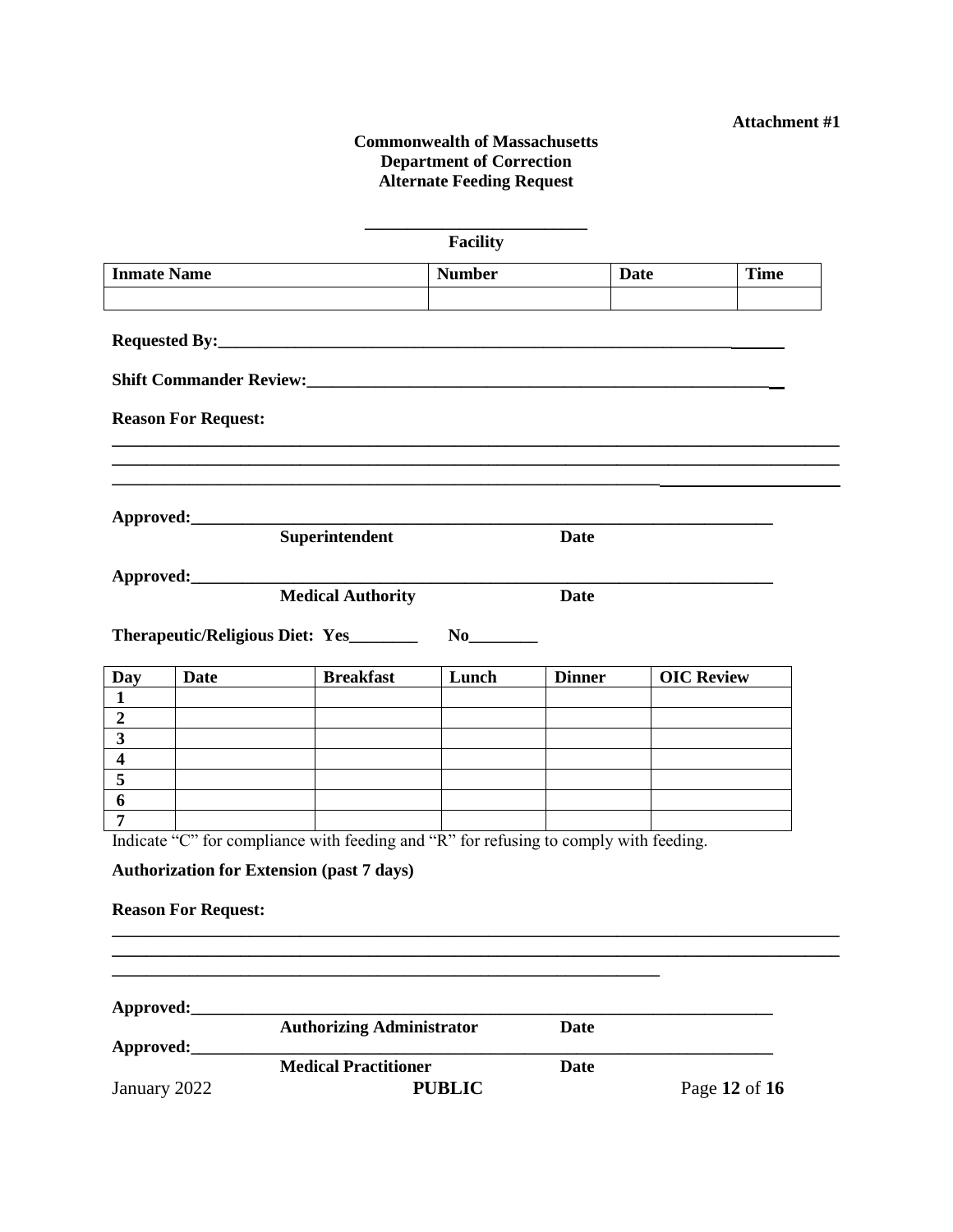### **Therapeutic/Religious Diet: Yes\_\_\_\_\_\_\_\_ No\_\_\_\_\_\_\_\_**

| Day | <b>Date</b> | <b>Breakfast</b> | Lunch | <b>Dinner</b> | <b>OIC Review</b> |
|-----|-------------|------------------|-------|---------------|-------------------|
|     |             |                  |       |               |                   |
|     |             |                  |       |               |                   |
|     |             |                  |       |               |                   |
|     |             |                  |       |               |                   |
|     |             |                  |       |               |                   |
|     |             |                  |       |               |                   |
|     |             |                  |       |               |                   |

Indicate "C" for compliance with feeding and "R" for refusing to comply with feeding.

### **Authorization for Removal:**

**Approved:\_\_\_\_\_\_\_\_\_\_\_\_\_\_\_\_\_\_\_\_\_\_\_\_\_\_\_\_\_\_\_\_\_\_\_\_\_\_\_\_\_\_\_\_\_\_\_\_\_\_\_\_\_\_\_\_\_\_\_\_\_\_\_\_\_\_ Superintendent** 

**Approved:\_\_\_\_\_\_\_\_\_\_\_\_\_\_\_\_\_\_\_\_\_\_\_\_\_\_\_\_\_\_\_\_\_\_\_\_\_\_\_\_\_\_\_\_\_\_\_\_\_\_\_\_\_\_\_\_\_\_\_\_\_\_\_\_\_\_**

**Medical Authority Date**

**Forward to inmate's case file upon completion.**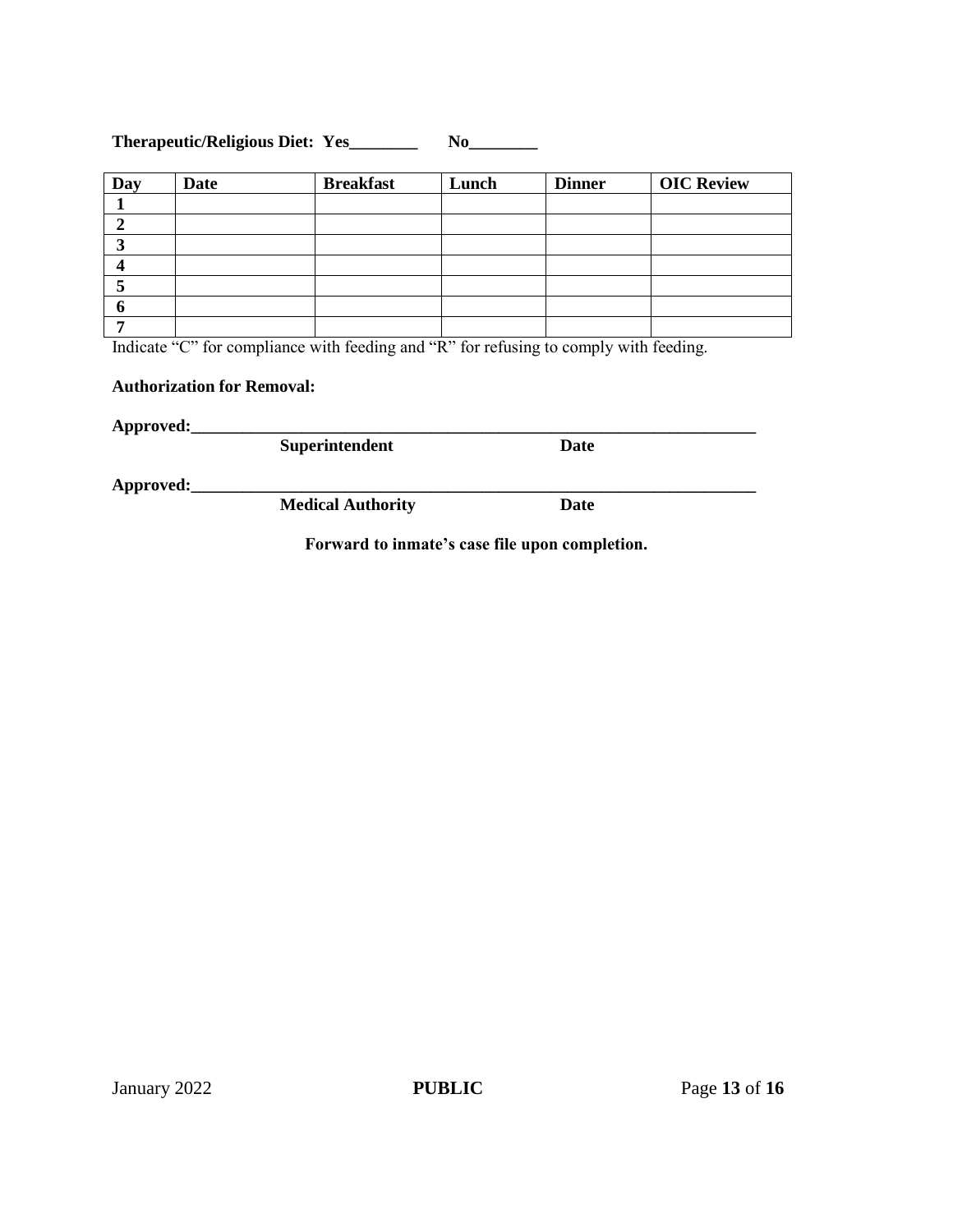### **ATTACHMENT TO 103 DOC 760, FOOD SERVICES POLICY CULINARY ARTS PROGRAM – MILFORD HEADQUARTERS**

**Purpose:** To establish standard operating guidelines for the Culinary Arts Program ("Program") located at Milford Headquarters.

#### I. OVERVIEW

The Program shall provide food services to all Department of Correction ("Department") and Military Division staff employed at the Milford Headquarters. Inmates shall learn skills in the areas of food preparation, food serving and health/sanitation. The Division of Administration shall maintain supervision over the Program.

The program shall provide breakfast and lunch from Monday thru Friday. The Program Supervisor shall determine the normal hours of operation and shall ensure that the hours are posted in the general area of the cafeteria.

Inmate workers shall be restricted to the immediate cafeteria and food preparation area. Access to any other part of Milford Headquarters is prohibited unless accompanied by the proper Department staff person.

#### II. STAFFING

This program shall be staffed with two (2) Educational Specialists positions, one (1) being the Program Supervisor. These two (2) staff shall report to the Department Director of Food Services. The Department Director of Food Services shall maintain Form 30's detailing the duties of these two (2) positions. The Director of Food Services shall review the Form 30's on an annual basis and update them as necessary. The Educational Specialists shall receive annual training in accordance with Department training requirements. In addition to standard food service training, the staff shall receive training in areas involving the security of inmates in the workplace. The Director of Food Services shall coordinate this training.

#### III. INMATE WORKERS

Inmate workers shall be inmates assigned from the Pondville Correctional Center. Up to eight (8) inmate workers may be assigned to the culinary arts program at Milford. More than eight (8) inmates may be assigned for special functions or weekend drills with prior approval from the Departmental Director of Food Services or the Director of Administrative Services. Inmate workers from Pondville Correctional Center interested in enrolling in the culinary arts program must meet the program criteria as established by institution procedure on inmate work programs. The Education Specialists and the Job

January 2022 **PUBLIC** Page **14** of **16**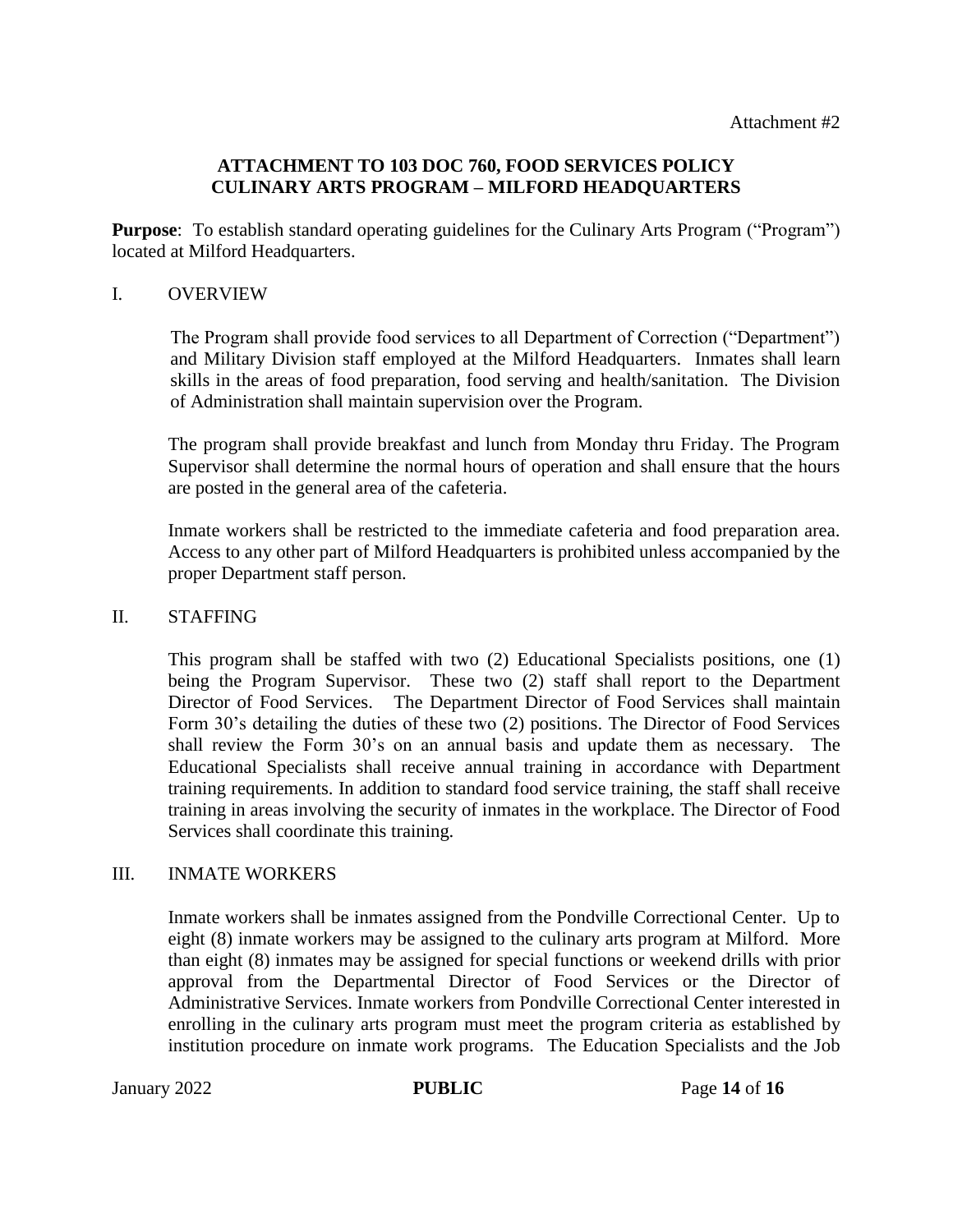Assignment Officer shall communicate on all issues involving the assignment of inmates to the program. Inmate workers shall be assigned to the program for the purpose of attaining certification(s) in the area of food service operations. Inmates shall be certified in "Serve Safe" and in "Professional Cooking". The Educational Specialists shall maintain written procedures relative to the administration of training and examinations necessary to attain these certifications. The Program Supervisor shall review these procedures on an annual basis and revise as needed. Inmates enrolled in the Culinary Arts Program shall be transported from the Pondville Correctional Center to Milford by a designated Correctional Program Officer from the Pondville Correctional Center. Inmates shall arrive at 5:30 AM and be released to the custody of the Education Specialists. Inmate Workers shall depart the Milford kitchen as soon as possible after their work day is completed. The arrival times and departure times of the inmate workers shall be coordinated through the Education Specialist and the institution.

The length of time an inmate worker may stay in the program is limited to the length of time necessary to complete the certification program, approximately six (6) months. The Educational Specialists shall develop and maintain written program guidelines that will result in certifications being attained within a six (6) month period. Upon completion of the program, the Educational Specialist(s) shall notify Pondville Correctional Center that the inmate has completed the program and a replacement is needed. The inmate worker shall be replaced within two (2) weeks of this notification. Inmate workers shall be prohibited from staying in the program for any period longer than what is detailed, unless approved by either the Director of Food Services or the Director of Administrative Services. The Education Specialist(s) shall coordinate with the Job Assignment Officer to replace / rotate inmates in the program at the rate of two (2) at a time in order to maintain continuity in the Culinary Arts Program.

Inmate workers shall be neat and clean in appearance and shall wear food service clothing, as issued. Issued hats or hairnets are to be worn at all times when working in the food preparation or serving area.

Inmate workers shall be supervised at all times by the Educational Specialists. Inmates shall not be allowed to sit with, eat with, or in any manner, interact/fraternize with staff in the dining room or food service area(s). Specific areas to be utilized by inmate workers during break or lunch periods shall be designated by the Educational Specialists.

#### IV. SECURITY

Inmate's access to the building shall be limited to the food preparation area, the serving area and dining room areas. Inmates in other areas, such as trash pick-ups and function set-ups, shall be escorted by an Education Specialist or other approved staff person.

Whenever an inmate becomes problematic, uncooperative, or acts suspiciously the incident shall be documented on IMS via a written incident report and the inmate may be